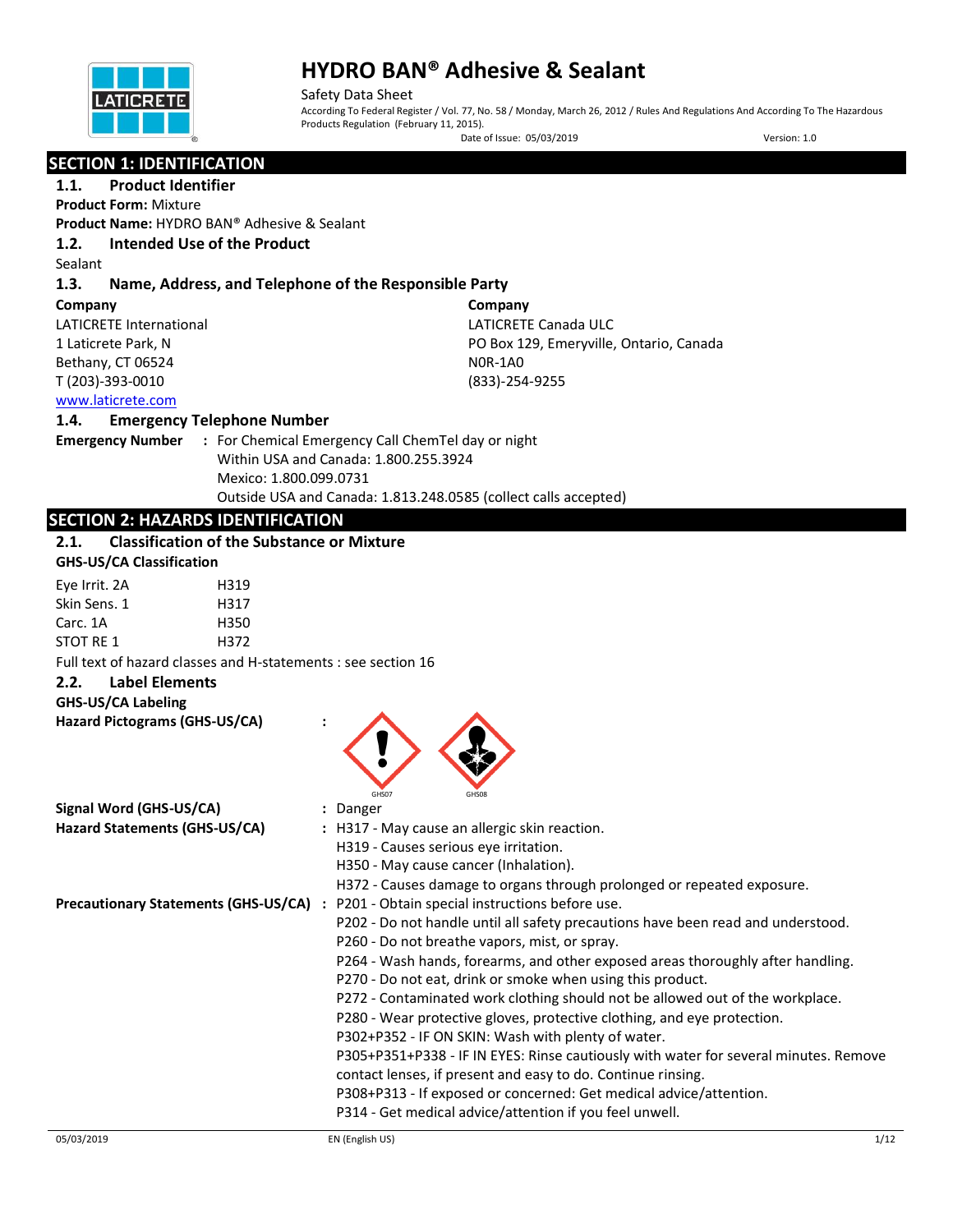Safety Data Sheet

According To Federal Register / Vol. 77, No. 58 / Monday, March 26, 2012 / Rules And Regulations And According To The Hazardous Products Regulation (February 11, 2015).

|                                 | P321 - Specific treatment (see section 4 on this SDS).                                  |
|---------------------------------|-----------------------------------------------------------------------------------------|
|                                 | P333+P313 - If skin irritation or rash occurs: Get medical advice/attention.            |
|                                 | P337+P313 - If eye irritation persists: Get medical advice/attention.                   |
|                                 | P362+P364 - Take off contaminated clothing and wash it before reuse.                    |
|                                 | P405 - Store locked up.                                                                 |
|                                 | P501 - Dispose of contents/container in accordance with local, regional, national, and  |
|                                 | international regulations.                                                              |
| <b>Supplemental Information</b> | : Keep away from heat, hot surfaces, sparks, open flames and other ignition sources. No |
|                                 | smoking. Proper grounding procedures to avoid static electricity should be followed.    |
|                                 | Prevent dust accumulation (to minimize explosion hazard). Avoid generating dust.        |

#### **2.3. Other Hazards**

Exposure may aggravate pre-existing eye, skin, or respiratory conditions.

#### **2.4. Unknown Acute Toxicity (GHS-US/CA)**

No data available

#### **SECTION 3: COMPOSITION/INFORMATION ON INGREDIENTS**

#### **3.1. Substance**

Not applicable

#### **3.2. Mixture**

| <b>Name</b>                                     | <b>Product Identifier</b> | % *        | <b>GHS Ingredient Classification</b>       |
|-------------------------------------------------|---------------------------|------------|--------------------------------------------|
| Carbonic acid, calcium salt (1:1)               | (CAS-No.) 471-34-1        | $25 - 50$  | Not classified                             |
| Limestone                                       | (CAS-No.) 1317-65-3       | $25 - 50$  | Not classified                             |
| Titanium dioxide                                | (CAS-No.) 13463-67-7      | $2 - 12$   | Carc. 2, H351                              |
| Stearic acid                                    | (CAS-No.) 57-11-4         | $5 - 10$   | Comb. Dust                                 |
| Silane, ethenyltrimethoxy-                      | (CAS-No.) 2768-02-7       | $\leq$ 2.5 | Flam. Liq. 3, H226                         |
|                                                 |                           |            | Acute Tox. 4 (Inhalation: vapor), H332     |
|                                                 |                           |            | <b>STOT RE 2, H373</b>                     |
| Methanol                                        | (CAS-No.) 67-56-1         | $\le$ 2.5  | Flam. Liq. 2, H225                         |
|                                                 |                           |            | Acute Tox. 3 (Oral), H301                  |
|                                                 |                           |            | Acute Tox. 3 (Dermal), H311                |
|                                                 |                           |            | Acute Tox. 3 (Inhalation: vapor), H331     |
|                                                 |                           |            | STOT SE 1, H370                            |
| N-[3-(Trimethoxysilyl)propyl]-1,2-ethanediamine | (CAS-No.) 1760-24-3       | $\le$ 2.5  | Acute Tox. 4 (Inhalation:dust, mist), H332 |
|                                                 |                           |            | Eye Dam. 1, H318                           |
|                                                 |                           |            | Skin Sens. 1, H317                         |
| Phenol, 2-(2H-benzotriazol-2-yl)-4,6-bis(1,1-   | (CAS-No.) 25973-55-1      | $\le$ 2.5  | <b>STOT RE 2, H373</b>                     |
| dimethylpropyl)-                                |                           |            | Aquatic Chronic 4, H413                    |
|                                                 |                           |            | Comb. Dust                                 |
| Quartz                                          | (CAS-No.) 14808-60-7      | $\le$ 2.5  | Carc. 1A, H350                             |
|                                                 |                           |            | STOT SE 3, H335                            |
|                                                 |                           |            | <b>STOT RE 1, H372</b>                     |

Full text of H-phrases: see section 16

\*Percentages are listed in weight by weight percentage (w/w%) for liquid and solid ingredients. Gas ingredients are listed in volume by volume percentage (v/v%).

## **SECTION 4: FIRST AID MEASURES**

### **4.1. Description of First-aid Measures**

**General:** Never give anything by mouth to an unconscious person. If you feel unwell, seek medical advice (show the label where possible).

**Inhalation:** Using proper respiratory protection, move the exposed person to fresh air at once. Encourage exposed person to cough, spit out, and blow nose to remove dust. Immediately call a poison center, physician, or emergency medical service.

**Skin Contact:** Immediately drench affected area with water for at least 15 minutes. Remove contaminated clothing. Obtain medical attention if irritation/rash develops or persists. If exposed or concerned: Get medical advice/attention.

**Eye Contact:** Immediately rinse with water for at least 15 minutes. Remove contact lenses, if present and easy to do. Continue rinsing. Obtain medical attention.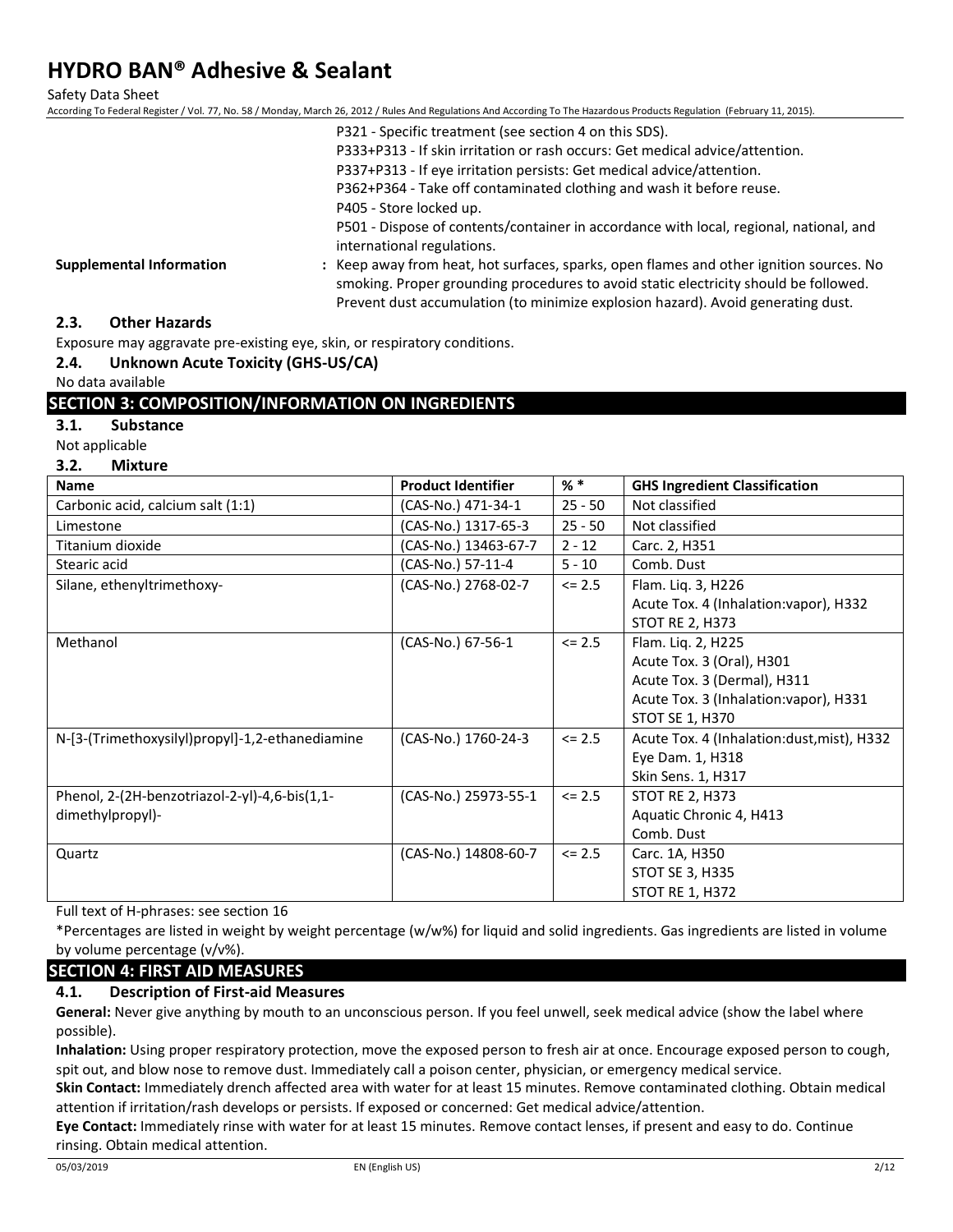Safety Data Sheet

According To Federal Register / Vol. 77, No. 58 / Monday, March 26, 2012 / Rules And Regulations And According To The Hazardous Products Regulation (February 11, 2015).

**Ingestion:** Rinse mouth. Do NOT induce vomiting. Obtain medical attention.

#### **4.2. Most Important Symptoms and Effects Both Acute and Delayed**

**General:** Causes serious eye irritation. Skin sensitization. Causes damage to organs through prolonged or repeated exposure. May cause cancer (Inhalation).

**Inhalation:** Dust may be harmful or cause irritation. Accelerated Silicosis can occur with exposure to high concentrations of respirable crystalline silica over a relatively short period; lung lesions can appear within five years of the initial exposure. The progression can be rapid. Accelerated silicosis is similar to chronic or ordinary silicosis, except that lung lesions appear earlier and the progression is more rapid.

Acute Silicosis can occur with exposures to very high concentrations of respirable crystalline silica over a very short time period, sometimes as short as a few months. The symptoms of acute silicosis include progressive shortness of breath, fever, cough and weight loss. Acute silicosis can be fatal.

**Skin Contact:** May cause an allergic skin reaction.

**Eye Contact:** Contact causes severe irritation with redness and swelling of the conjunctiva.

**Ingestion:** Ingestion may cause adverse effects.

**Chronic Symptoms:** Causes damage to organs through prolonged or repeated exposure. May cause cancer by inhalation. Long term exposure to respirable crystalline silica results in a significant risk of developing silicosis and other non-malignant respiratory disease, lung cancer, kidney effects, and immune system effects. Repeated or prolonged exposure to titanium dioxide dust via inhalation is suspected of causing cancer of the respiratory tract.

#### **4.3. Indication of Any Immediate Medical Attention an Special Treatment Needed**

If exposed or concerned, get medical advice and attention. If medical advice is needed, have product container or label at hand.

### **SECTION 5: FIRE-FIGHTING MEASURES**

### **5.1. Extinguishing Media**

**Suitable Extinguishing Media:** Use extinguishing media appropriate for surrounding fire.

**Unsuitable Extinguishing Media:** Do not use a heavy water stream. Use of heavy stream of water may spread fire.

#### **5.2. Special Hazards Arising From the Substance or Mixture**

**Fire Hazard:** Not considered flammable but may burn at high temperatures.

**Explosion Hazard:** Product is not explosive. Exposure to heat may cause bursting.

**Reactivity:** Hazardous reactions will not occur under normal conditions.

#### **5.3. Advice for Firefighters**

**Precautionary Measures Fire:** Exercise caution when fighting any chemical fire.

**Firefighting Instructions:** Use water spray or fog for cooling exposed containers.

**Protection During Firefighting:** Do not enter fire area without proper protective equipment, including respiratory protection. Hazardous Combustion Products: Carbon oxides (CO, CO<sub>2</sub>). Titanium oxides.

#### **5.4. Reference to Other Sections**

Refer to Section 9 for flammability properties.

### **SECTION 6: ACCIDENTAL RELEASE MEASURES**

### **6.1. Personal Precautions, Protective Equipment and Emergency Procedures**

**General Measures:** Do not breathe dust. Do not get in eyes, on skin, or on clothing. Do not handle until all safety precautions have been read and understood. Avoid generating dust. Remove ignition sources. Keep away from heat, hot surfaces, sparks, open flames, and other ignition sources. No smoking.

#### **6.1.1. For Non-Emergency Personnel**

**Protective Equipment:** Use appropriate personal protective equipment (PPE).

**Emergency Procedures:** Evacuate unnecessary personnel.

#### **6.1.2. For Emergency Personnel**

**Protective Equipment:** Equip cleanup crew with proper protection.

**Emergency Procedures:** Upon arrival at the scene, a first responder is expected to recognize the presence of dangerous goods, protect oneself and the public, secure the area, and call for the assistance of trained personnel as soon as conditions permit. Ventilate area.

#### **6.2. Environmental Precautions**

Prevent entry to sewers and public waters.

#### **6.3. Methods and Materials for Containment and Cleaning Up**

**For Containment:** Contain solid spills with appropriate barriers and prevent migration and entry into sewers or streams. Avoid generation of dust during clean-up of spills.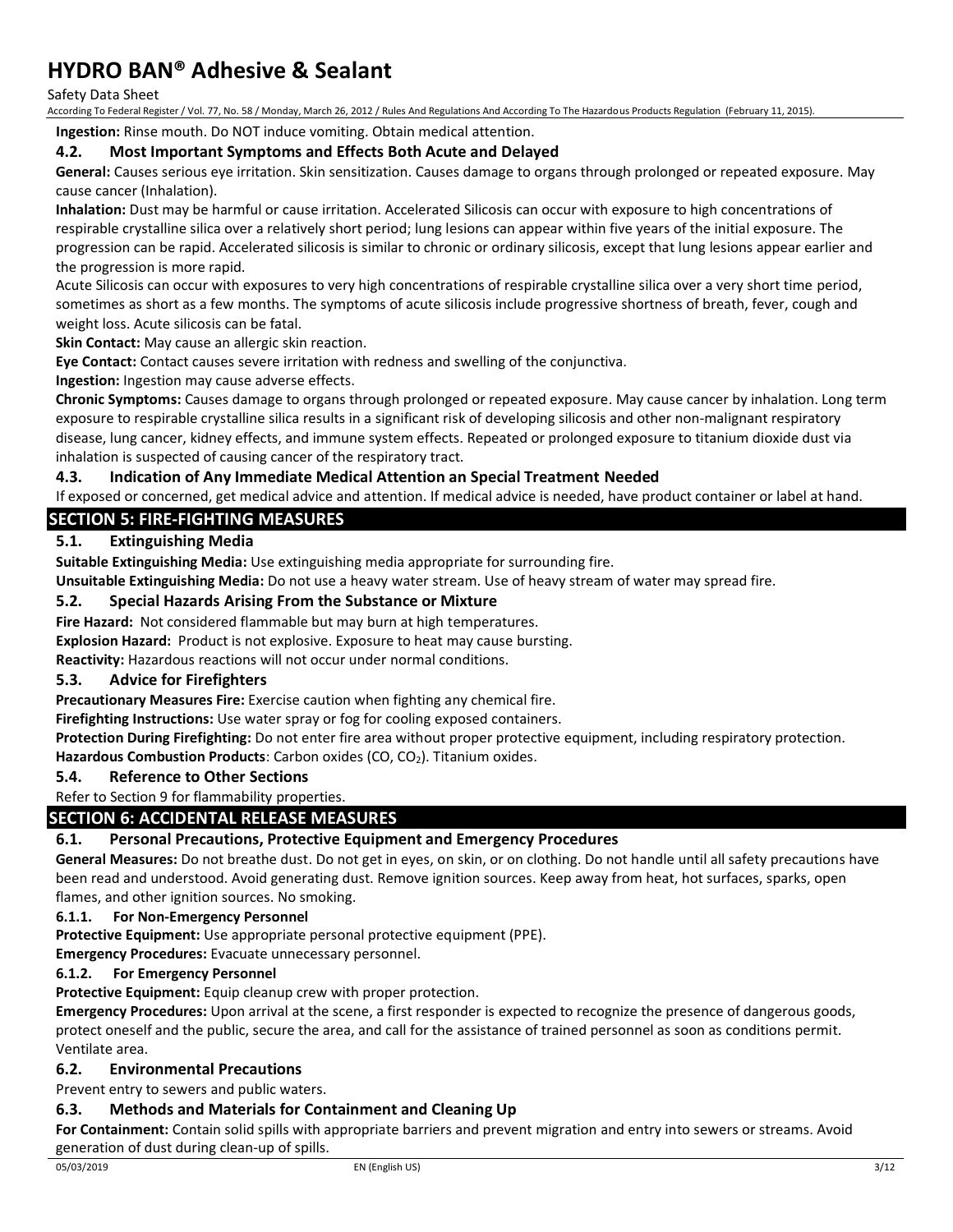Safety Data Sheet

According To Federal Register / Vol. 77, No. 58 / Monday, March 26, 2012 / Rules And Regulations And According To The Hazardous Products Regulation (February 11, 2015).

**Methods for Cleaning Up:** Clean up spills immediately and dispose of waste safely. Use explosion proof vacuum during cleanup, with appropriate filter. Do not mix with other materials. Vacuum clean-up is preferred. If sweeping is required use a dust suppressant. Use only non-sparking tools. Contact competent authorities after a spill.

### **6.4. Reference to Other Sections**

See Section 8 for exposure controls and personal protection and Section 13 for disposal considerations.

### **SECTION 7: HANDLING AND STORAGE**

#### **7.1. Precautions for Safe Handling**

**Precautions for Safe Handling:** Obtain special instructions before use. Do not handle until all safety precautions have been read and understood. Do not breathe dust. Avoid contact with eyes, skin and clothing. No smoking. Wash hands and other exposed areas with mild soap and water before eating, drinking or smoking and when leaving work.

**Hygiene Measures:** Handle in accordance with good industrial hygiene and safety procedures.

#### **7.2. Conditions for Safe Storage, Including Any Incompatibilities**

**Technical Measures:** Comply with applicable regulations.

**Storage Conditions:** Keep container closed when not in use. Store in a dry, cool place. Keep/Store away from direct sunlight, extremely high or low temperatures and incompatible materials. Store locked up/in a secure area.

**Incompatible Materials:** Strong acids, strong bases, strong oxidizers.

#### **7.3. Specific End Use(s)**

Sealant

### **SECTION 8: EXPOSURE CONTROLS/PERSONAL PROTECTION**

#### **8.1. Control Parameters**

For substances listed in section 3 that are not listed here, there are no established Exposure limits from the manufacturer, supplier, importer, or the appropriate advisory agency including: ACGIH (TLV), AIHA (WEEL), NIOSH (REL), OSHA (PEL), or Canadian provincial governments.

| Carbonic acid, calcium salt (1:1) (471-34-1) |                                      |                                                                     |
|----------------------------------------------|--------------------------------------|---------------------------------------------------------------------|
| <b>USA NIOSH</b>                             | NIOSH REL (TWA) (mg/m <sup>3</sup> ) | 10 mg/m <sup>3</sup> (total dust)                                   |
|                                              |                                      | 5 mg/m <sup>3</sup> (respirable dust)                               |
| Alberta                                      | OEL TWA (mg/m <sup>3</sup> )         | $10 \text{ mg/m}^3$                                                 |
| <b>Nunavut</b>                               | OEL STEL (mg/m <sup>3</sup> )        | 20 mg/m <sup>3</sup> (Limestone)                                    |
| <b>Nunavut</b>                               | OEL TWA (mg/m <sup>3</sup> )         | 10 mg/m <sup>3</sup> (Limestone)                                    |
| <b>Northwest Territories</b>                 | OEL STEL (mg/m <sup>3</sup> )        | 20 mg/m <sup>3</sup> (Limestone)                                    |
| <b>Northwest Territories</b>                 | OEL TWA (mg/m <sup>3</sup> )         | 10 mg/m <sup>3</sup> (Limestone)                                    |
| Québec                                       | VEMP (mg/m <sup>3</sup> )            | 10 mg/m <sup>3</sup> (total dust)                                   |
| Saskatchewan                                 | OEL STEL (mg/m <sup>3</sup> )        | 20 mg/m <sup>3</sup> (Limestone)                                    |
| Saskatchewan                                 | OEL TWA (mg/m <sup>3</sup> )         | 10 mg/m <sup>3</sup> (Limestone)                                    |
| Yukon                                        | OEL STEL (mg/m <sup>3</sup> )        | 20 mg/m $3$                                                         |
| Yukon                                        | OEL TWA (mg/m <sup>3</sup> )         | 30 mppcf                                                            |
|                                              |                                      | $10 \text{ mg/m}^3$                                                 |
| Limestone (1317-65-3)                        |                                      |                                                                     |
| <b>USA OSHA</b>                              | OSHA PEL (TWA) (mg/m <sup>3</sup> )  | 15 mg/m <sup>3</sup> (total dust)                                   |
|                                              |                                      | 5 mg/m <sup>3</sup> (respirable fraction)                           |
| <b>USA NIOSH</b>                             | NIOSH REL (TWA) $(mg/m3)$            | 10 mg/m <sup>3</sup> (total dust)                                   |
|                                              |                                      | 5 mg/m <sup>3</sup> (respirable dust)                               |
| Alberta                                      | OEL TWA (mg/m <sup>3</sup> )         | $10 \text{ mg/m}^3$                                                 |
| <b>British Columbia</b>                      | OEL STEL (mg/m <sup>3</sup> )        | 20 mg/m <sup>3</sup> (total)                                        |
| <b>British Columbia</b>                      | OEL TWA (mg/m <sup>3</sup> )         | 10 mg/m <sup>3</sup> (total dust)                                   |
|                                              |                                      | 3 mg/m <sup>3</sup> (respirable fraction)                           |
| <b>New Brunswick</b>                         | OEL TWA (mg/m <sup>3</sup> )         | 10 mg/m <sup>3</sup> (particulate matter containing no Asbestos and |
|                                              |                                      | <1% Crystalline silica)                                             |
| <b>Nunavut</b>                               | OEL STEL (mg/m <sup>3</sup> )        | 20 mg/m $3$                                                         |
| <b>Nunavut</b>                               | OEL TWA (mg/m <sup>3</sup> )         | 10 mg/m $3$                                                         |
| <b>Northwest Territories</b>                 | OEL STEL (mg/m <sup>3</sup> )        | 20 mg/m $3$                                                         |
| <b>Northwest Territories</b>                 | OEL TWA (mg/m <sup>3</sup> )         | 10 mg/m $3$                                                         |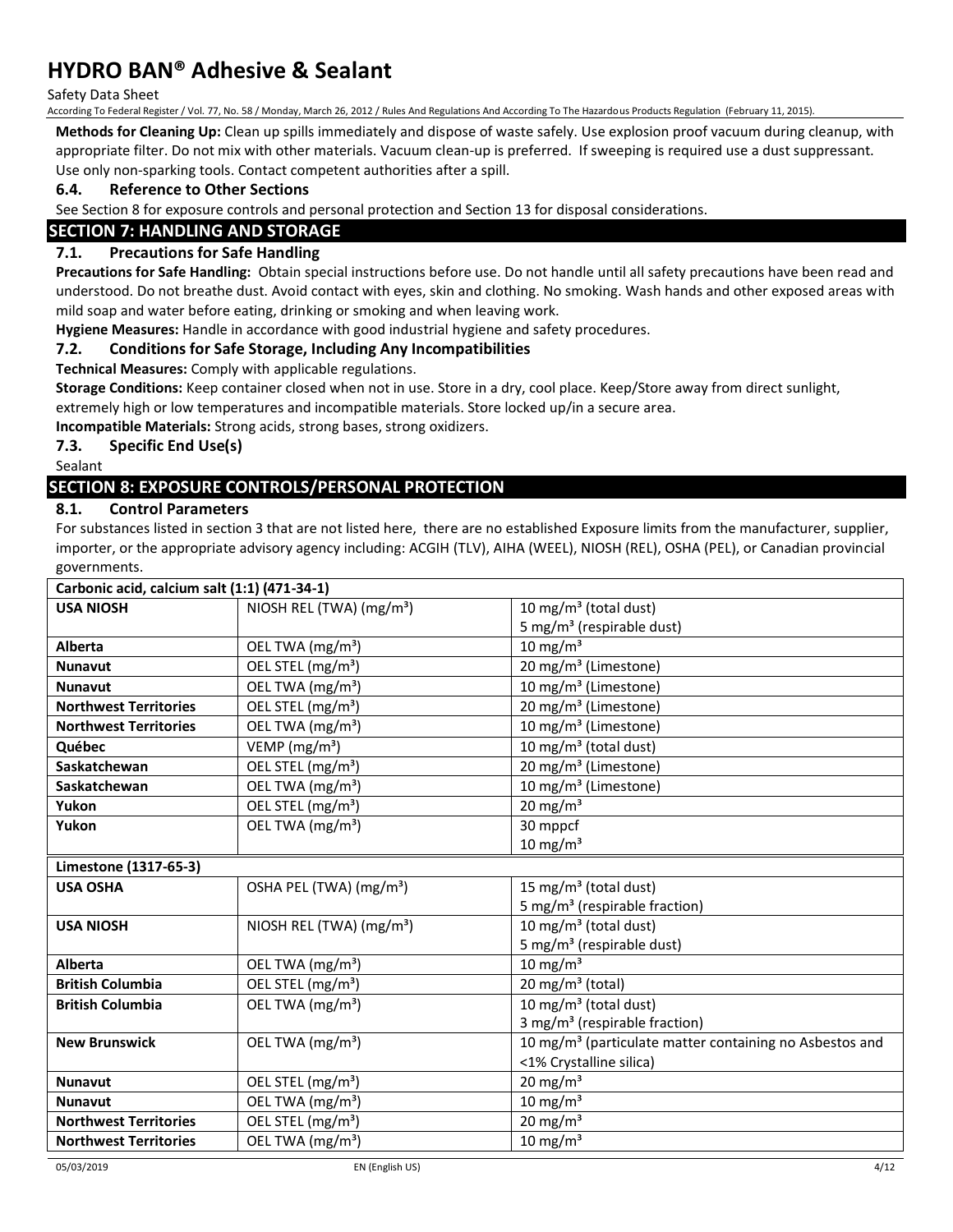Safety Data Sheet

According To Federal Register / Vol. 77, No. 58 / Monday, March 26, 2012 / Rules And Regulations And According To The Hazardous Products Regulation (February 11, 2015).

| Québec                                 | VEMP ( $mg/m3$ )                     | 10 mg/m <sup>3</sup> (Limestone, containing no Asbestos and <1%  |
|----------------------------------------|--------------------------------------|------------------------------------------------------------------|
|                                        |                                      | Crystalline silica-total dust)                                   |
| Saskatchewan                           | OEL STEL (mg/m <sup>3</sup> )        | 20 mg/m $3$                                                      |
| Saskatchewan                           | OEL TWA (mg/m <sup>3</sup> )         | $10 \text{ mg/m}^3$                                              |
| Yukon                                  | OEL STEL (mg/m <sup>3</sup> )        | 20 mg/m $3$                                                      |
| Yukon                                  | OEL TWA (mg/m <sup>3</sup> )         | $30$ mppcf                                                       |
|                                        |                                      | $10 \text{ mg/m}^3$                                              |
| Stearic acid (57-11-4)                 |                                      |                                                                  |
| <b>USA ACGIH</b>                       | ACGIH TWA (mg/m <sup>3</sup> )       | 10 mg/m <sup>3</sup> (inhalable particulate matter)              |
|                                        |                                      | 3 mg/m <sup>3</sup> (respirable particulate matter)              |
| Manitoba                               | OEL TWA (mg/m <sup>3</sup> )         | 10 mg/m <sup>3</sup> (inhalable particulate matter)              |
|                                        |                                      | 3 mg/m <sup>3</sup> (respirable particulate matter)              |
| <b>Newfoundland &amp; Labrador</b>     | OEL TWA (mg/m <sup>3</sup> )         | 10 mg/m <sup>3</sup> (inhalable particulate matter)              |
|                                        |                                      | 3 mg/m <sup>3</sup> (respirable particulate matter)              |
| <b>Nova Scotia</b>                     | OEL TWA (mg/m <sup>3</sup> )         | 10 mg/m <sup>3</sup> (inhalable particulate matter)              |
|                                        |                                      | 3 mg/m <sup>3</sup> (respirable particulate matter)              |
| <b>Prince Edward Island</b>            | OEL TWA (mg/m <sup>3</sup> )         | 10 mg/m <sup>3</sup> (inhalable particulate matter)              |
|                                        |                                      | 3 mg/m <sup>3</sup> (respirable particulate matter)              |
| Titanium dioxide (13463-67-7)          |                                      |                                                                  |
| <b>USA ACGIH</b>                       | ACGIH TWA (mg/m <sup>3</sup> )       | $10 \text{ mg/m}^3$                                              |
| <b>USA ACGIH</b>                       | <b>ACGIH chemical category</b>       | Not Classifiable as a Human Carcinogen                           |
| <b>USA OSHA</b>                        | OSHA PEL (TWA) (mg/m <sup>3</sup> )  | 15 mg/m <sup>3</sup> (total dust)                                |
| <b>USA NIOSH</b>                       | NIOSH REL (TWA) (mg/m <sup>3</sup> ) | 2.4 mg/m <sup>3</sup> (CIB 63-fine)                              |
|                                        |                                      | 0.3 mg/m <sup>3</sup> (CIB 63-ultrafine, including engineered    |
|                                        |                                      | nanoscale)                                                       |
| <b>USA IDLH</b>                        | US IDLH (mg/m <sup>3</sup> )         | 5000 mg/m <sup>3</sup>                                           |
| Alberta                                | OEL TWA (mg/m <sup>3</sup> )         | $10 \text{ mg/m}^3$                                              |
| <b>British Columbia</b>                | OEL TWA (mg/m <sup>3</sup> )         | 10 mg/m <sup>3</sup> (total dust)                                |
|                                        |                                      | 3 mg/m <sup>3</sup> (respirable fraction)                        |
| Manitoba                               | OEL TWA (mg/m <sup>3</sup> )         | $10 \text{ mg/m}^3$                                              |
| <b>New Brunswick</b>                   | OEL TWA (mg/m <sup>3</sup> )         | $10 \text{ mg/m}^3$                                              |
| <b>Newfoundland &amp; Labrador</b>     | OEL TWA (mg/m <sup>3</sup> )         | $10 \text{ mg/m}^3$                                              |
| Nova Scotia                            | OEL TWA (mg/m <sup>3</sup> )         | $10$ mg/m <sup>3</sup>                                           |
| <b>Nunavut</b>                         | OEL STEL (mg/m <sup>3</sup> )        | 20 mg/m $3$                                                      |
| <b>Nunavut</b>                         | OEL TWA (mg/m <sup>3</sup> )         | 10 mg/m $3$                                                      |
| <b>Northwest Territories</b>           | OEL STEL (mg/m <sup>3</sup> )        | 20 mg/m $3$                                                      |
| <b>Northwest Territories</b>           | OEL TWA (mg/m <sup>3</sup> )         | $10 \text{ mg/m}^3$                                              |
| Ontario                                | OEL TWA (mg/m <sup>3</sup> )         | $10 \text{ mg/m}^3$                                              |
| <b>Prince Edward Island</b>            | OEL TWA (mg/m <sup>3</sup> )         | $10 \text{ mg/m}^3$                                              |
| Québec                                 | VEMP ( $mg/m3$ )                     | 10 mg/m <sup>3</sup> (containing no Asbestos and <1% Crystalline |
|                                        |                                      | silica-total dust)                                               |
| Saskatchewan                           | OEL STEL (mg/m <sup>3</sup> )        | 20 mg/m $3$                                                      |
| Saskatchewan                           | OEL TWA (mg/m <sup>3</sup> )         | $10 \text{ mg/m}^3$                                              |
| Yukon                                  | OEL STEL (mg/m <sup>3</sup> )        | 20 mg/m $3$                                                      |
| Yukon                                  | OEL TWA (mg/m <sup>3</sup> )         | 30 mppcf                                                         |
|                                        |                                      | $10 \text{ mg/m}^3$                                              |
| Silane, ethenyltrimethoxy- (2768-02-7) |                                      |                                                                  |
| Ontario                                | OEL STEL (mg/m <sup>3</sup> )        | 60 mg/m $3$                                                      |
| <b>Ontario</b>                         | OEL STEL (ppm)                       | 10 ppm                                                           |
| <b>Methanol (67-56-1)</b>              |                                      |                                                                  |
| <b>USA ACGIH</b>                       | ACGIH TWA (ppm)                      | 200 ppm                                                          |
| <b>USA ACGIH</b>                       | ACGIH STEL (ppm)                     | 250 ppm                                                          |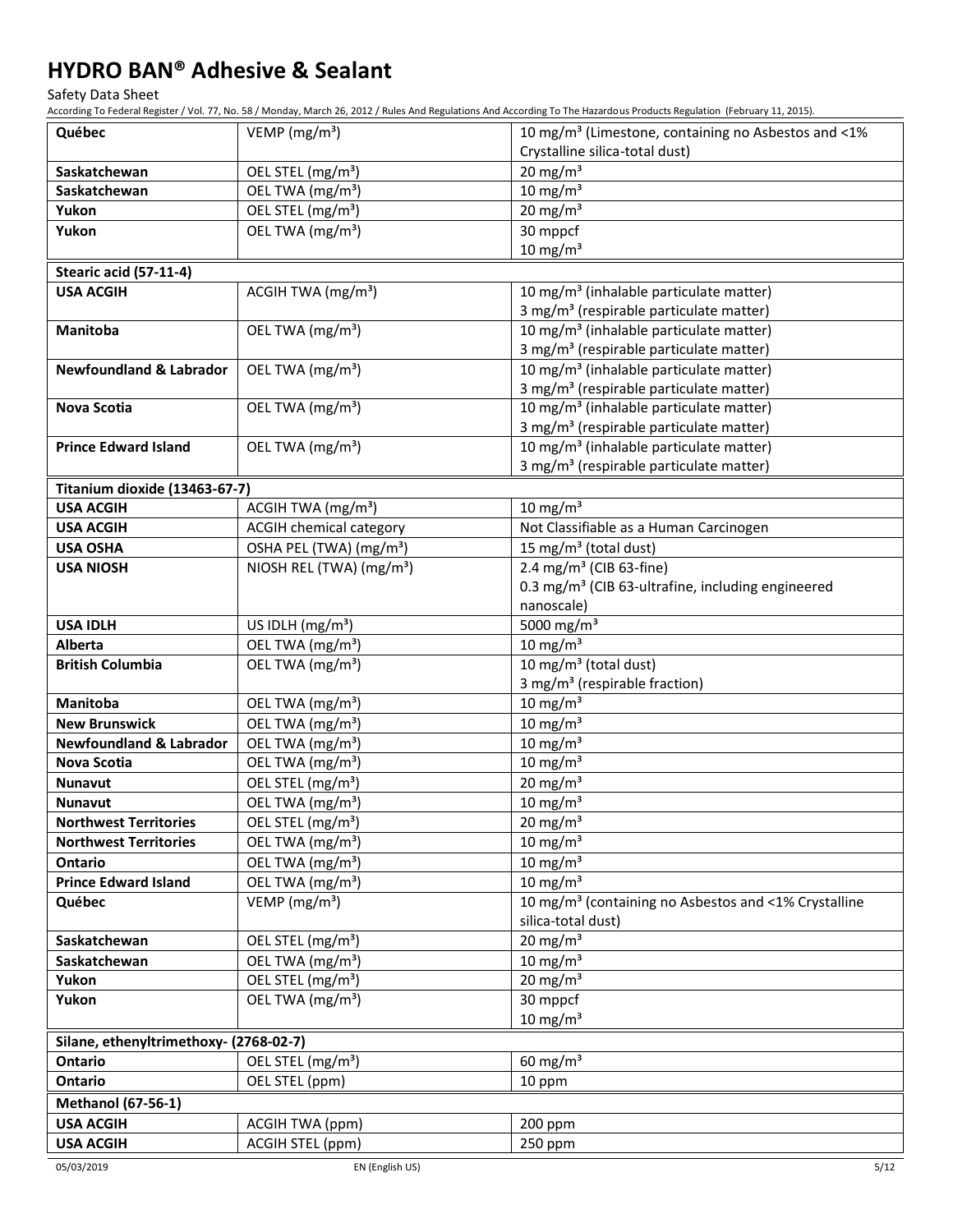Safety Data Sheet

According To Federal Register / Vol. 77, No. 58 / Monday, March 26, 2012 / Rules And Regulations And According To The Hazardous Products Regulation (February 11, 2015).

| <b>USA ACGIH</b>                   | ACGIH chemical category                  | Skin - potential significant contribution to overall exposure                                          |
|------------------------------------|------------------------------------------|--------------------------------------------------------------------------------------------------------|
|                                    |                                          | by the cutaneous route                                                                                 |
| <b>USA ACGIH</b>                   | <b>Biological Exposure Indices (BEI)</b> | 15 mg/l Parameter: Methanol - Medium: urine - Sampling<br>time: end of shift (background, nonspecific) |
| <b>USA OSHA</b>                    | OSHA PEL (TWA) (mg/m <sup>3</sup> )      | 260 mg/m $3$                                                                                           |
| <b>USA OSHA</b>                    | OSHA PEL (TWA) (ppm)                     | 200 ppm                                                                                                |
| <b>USA NIOSH</b>                   | NIOSH REL (TWA) (mg/m <sup>3</sup> )     | $260$ mg/m <sup>3</sup>                                                                                |
| <b>USA NIOSH</b>                   | NIOSH REL (TWA) (ppm)                    | 200 ppm                                                                                                |
| <b>USA NIOSH</b>                   | NIOSH REL (STEL) (mg/m <sup>3</sup> )    | 325 mg/m $3$                                                                                           |
| <b>USA NIOSH</b>                   | NIOSH REL (STEL) (ppm)                   | 250 ppm                                                                                                |
| <b>USA IDLH</b>                    | US IDLH (ppm)                            | 6000 ppm                                                                                               |
| <b>Alberta</b>                     | OEL STEL (mg/m <sup>3</sup> )            | $\frac{328 \text{ mg}}{\text{m}}$                                                                      |
| Alberta                            | OEL STEL (ppm)                           | 250 ppm                                                                                                |
| <b>Alberta</b>                     | OEL TWA (mg/m <sup>3</sup> )             | 262 mg/m <sup>3</sup>                                                                                  |
| Alberta                            | OEL TWA (ppm)                            | 200 ppm                                                                                                |
| <b>British Columbia</b>            | OEL STEL (ppm)                           | 250 ppm                                                                                                |
| <b>British Columbia</b>            | OEL TWA (ppm)                            | 200 ppm                                                                                                |
| <b>Manitoba</b>                    | OEL STEL (ppm)                           | 250 ppm                                                                                                |
| Manitoba                           | OEL TWA (ppm)                            | 200 ppm                                                                                                |
| <b>New Brunswick</b>               | OEL STEL (mg/m <sup>3</sup> )            | 328 mg/m $3$                                                                                           |
| <b>New Brunswick</b>               | OEL STEL (ppm)                           | 250 ppm                                                                                                |
| <b>New Brunswick</b>               | OEL TWA (mg/m <sup>3</sup> )             | 262 mg/m $3$                                                                                           |
| <b>New Brunswick</b>               | OEL TWA (ppm)                            | 200 ppm                                                                                                |
| <b>Newfoundland &amp; Labrador</b> | OEL STEL (ppm)                           | 250 ppm                                                                                                |
| <b>Newfoundland &amp; Labrador</b> | OEL TWA (ppm)                            | 200 ppm                                                                                                |
| <b>Nova Scotia</b>                 | OEL STEL (ppm)                           | 250 ppm                                                                                                |
| <b>Nova Scotia</b>                 | OEL TWA (ppm)                            | 200 ppm                                                                                                |
| <b>Nunavut</b>                     | OEL STEL (ppm)                           | 250 ppm                                                                                                |
| <b>Nunavut</b>                     | OEL TWA (ppm)                            | 200 ppm                                                                                                |
| <b>Northwest Territories</b>       | OEL STEL (ppm)                           | 250 ppm                                                                                                |
| <b>Northwest Territories</b>       | OEL TWA (ppm)                            | 200 ppm                                                                                                |
| <b>Ontario</b>                     | OEL STEL (ppm)                           | 250 ppm                                                                                                |
| <b>Ontario</b>                     | OEL TWA (ppm)                            | 200 ppm                                                                                                |
| <b>Prince Edward Island</b>        | OEL STEL (ppm)                           | 250 ppm                                                                                                |
| <b>Prince Edward Island</b>        | OEL TWA (ppm)                            | 200 ppm                                                                                                |
| Québec                             | VECD ( $mg/m3$ )                         | 328 mg/m <sup>3</sup>                                                                                  |
| Québec                             | VECD (ppm)                               | 250 ppm                                                                                                |
| Québec                             | VEMP ( $mg/m3$ )                         | 262 mg/m $3$                                                                                           |
| Québec                             | VEMP (ppm)                               | 200 ppm                                                                                                |
| Saskatchewan                       | OEL STEL (ppm)                           | 250 ppm                                                                                                |
| Saskatchewan                       | OEL TWA (ppm)                            | 200 ppm                                                                                                |
| Yukon                              | OEL STEL (mg/m <sup>3</sup> )            | 310 mg/m $3$                                                                                           |
| Yukon                              | OEL STEL (ppm)                           | 250 ppm                                                                                                |
| Yukon                              | OEL TWA (mg/m <sup>3</sup> )             | $260$ mg/m <sup>3</sup>                                                                                |
| Yukon                              | OEL TWA (ppm)                            | 200 ppm                                                                                                |
| Quartz (14808-60-7)                |                                          |                                                                                                        |
| <b>USA ACGIH</b>                   | ACGIH TWA (mg/m <sup>3</sup> )           | 0.025 mg/m <sup>3</sup> (respirable particulate matter)                                                |
| <b>USA ACGIH</b>                   | <b>ACGIH chemical category</b>           | A2 - Suspected Human Carcinogen                                                                        |
| <b>USA OSHA</b>                    | OSHA PEL (TWA) (mg/m <sup>3</sup> )      | 50 $\mu$ g/m <sup>3</sup>                                                                              |
| <b>USA NIOSH</b>                   | NIOSH REL (TWA) (mg/m <sup>3</sup> )     | 0.05 mg/m <sup>3</sup> (respirable dust)                                                               |
| <b>USA IDLH</b>                    | US IDLH $(mg/m3)$                        | 50 mg/m <sup>3</sup> (respirable dust)                                                                 |
| Alberta                            | OEL TWA (mg/m <sup>3</sup> )             | 0.025 mg/m <sup>3</sup> (respirable particulate)                                                       |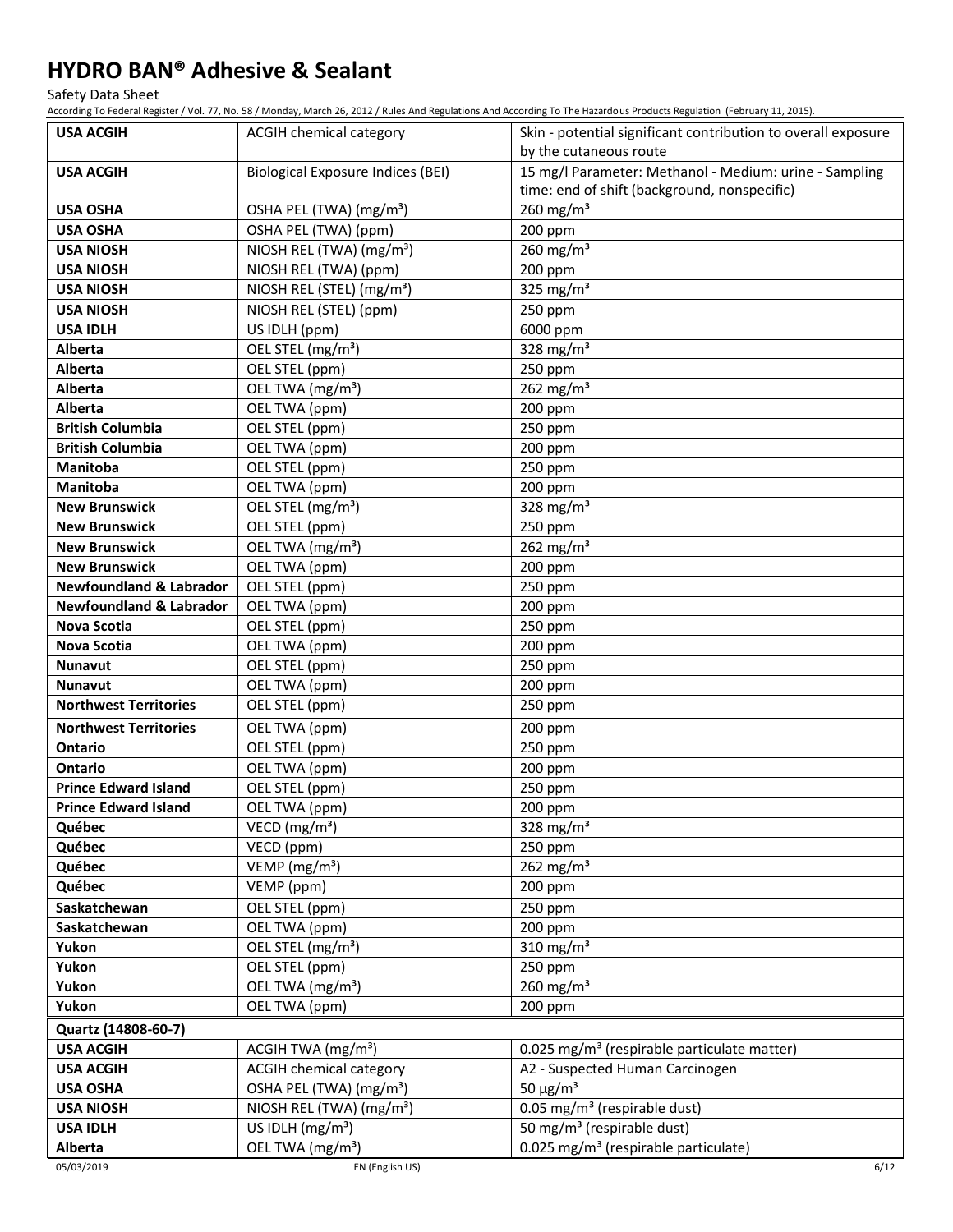#### Safety Data Sheet

According To Federal Register / Vol. 77, No. 58 / Monday, March 26, 2012 / Rules And Regulations And According To The Hazardous Products Regulation (February 11, 2015).

| <b>British Columbia</b>            | OEL TWA (mg/m <sup>3</sup> ) | 0.025 mg/m <sup>3</sup> (respirable)                                |
|------------------------------------|------------------------------|---------------------------------------------------------------------|
| <b>Manitoba</b>                    | OEL TWA (mg/m <sup>3</sup> ) | 0.025 mg/m <sup>3</sup> (respirable particulate matter)             |
| <b>New Brunswick</b>               | OEL TWA (mg/m <sup>3</sup> ) | 0.1 mg/m <sup>3</sup> (respirable fraction)                         |
| <b>Newfoundland &amp; Labrador</b> | OEL TWA (mg/m <sup>3</sup> ) | 0.025 mg/m <sup>3</sup> (respirable particulate matter)             |
| Nova Scotia                        | OEL TWA (mg/m <sup>3</sup> ) | 0.025 mg/m <sup>3</sup> (respirable particulate matter)             |
| <b>Nunavut</b>                     | OEL TWA (mg/m <sup>3</sup> ) | 0.05 mg/m <sup>3</sup> (respirable fraction)                        |
| <b>Northwest Territories</b>       | OEL TWA (mg/m <sup>3</sup> ) | 0.05 mg/m <sup>3</sup> (respirable fraction)                        |
| Ontario                            | OEL TWA (mg/m <sup>3</sup> ) | 0.1 mg/m <sup>3</sup> (designated substances regulation-respirable) |
| <b>Prince Edward Island</b>        | OEL TWA (mg/m <sup>3</sup> ) | 0.025 mg/m <sup>3</sup> (respirable particulate matter)             |
| Québec                             | VEMP ( $mg/m3$ )             | $0.1$ mg/m <sup>3</sup> (respirable dust)                           |
| Saskatchewan                       | OEL TWA (mg/m <sup>3</sup> ) | 0.05 mg/m <sup>3</sup> (respirable fraction)                        |
| Yukon                              | OEL TWA (mg/m <sup>3</sup> ) | 300 particle/mL                                                     |

#### **8.2. Exposure Controls**

**Appropriate Engineering Controls:** Emergency eye wash fountains and safety showers should be available in the immediate vicinity of any potential exposure. Ensure adequate ventilation, especially in confined areas. Ensure all national/local regulations are observed. Proper grounding procedures to avoid static electricity should be followed. Use explosion-proof equipment. Use local exhaust or general dilution ventilation or other suppression methods to maintain dust levels below exposure limits. Power equipment should be equipped with proper dust collection devices. It is recommended that all dust control equipment such as local exhaust ventilation and material transport systems involved in handling of this product contain explosion relief vents or an explosion suppression system or an oxygen-deficient environment.

**Personal Protective Equipment:** Gloves. Protective clothing. Protective goggles. Insufficient ventilation: wear respiratory protection.



**Materials for Protective Clothing:** Chemically resistant materials and fabrics.

**Hand Protection:** Wear protective gloves.

**Eye and Face Protection:** Chemical safety goggles.

**Skin and Body Protection:** Wear suitable protective clothing.

**Respiratory Protection:** If exposure limits are exceeded or irritation is experienced, approved respiratory protection should be worn. In case of inadequate ventilation, oxygen deficient atmosphere, or where exposure levels are not known wear approved respiratory protection.

**Other Information:** When using, do not eat, drink or smoke.

### **SECTION 9: PHYSICAL AND CHEMICAL PROPERTIES**

#### **9.1. Information on Basic Physical and Chemical Properties**

| <b>Physical State</b>            | Solid<br>:                                 |
|----------------------------------|--------------------------------------------|
| Appearance                       | <b>White Paste</b><br>٠                    |
| Odor                             | Slight<br>:                                |
| <b>Odor Threshold</b>            | Not available                              |
| рH                               | Not available                              |
| <b>Evaporation Rate</b>          | Not available                              |
| <b>Melting Point</b>             | Not available                              |
| <b>Freezing Point</b>            | Not available                              |
| <b>Boiling Point</b>             | $\epsilon$ = 250 °C ( $\epsilon$ = 482 °F) |
| <b>Flash Point</b>               | > 200 °C (> 392 °F) ISO 2592<br>:          |
| <b>Auto-ignition Temperature</b> | Not available                              |
| <b>Decomposition Temperature</b> | Not available                              |
| Flammability (solid, gas)        | Not available<br>$\ddot{\phantom{0}}$      |
| <b>Lower Flammable Limit</b>     | Not available<br>$\ddot{\phantom{0}}$      |
| Upper Flammable Limit            | Not available<br>÷                         |
| <b>Vapor Pressure</b>            | Not available<br>٠                         |
| Relative Vapor Density at 20°C   | Not available<br>٠                         |
| <b>Relative Density</b>          | 1.66                                       |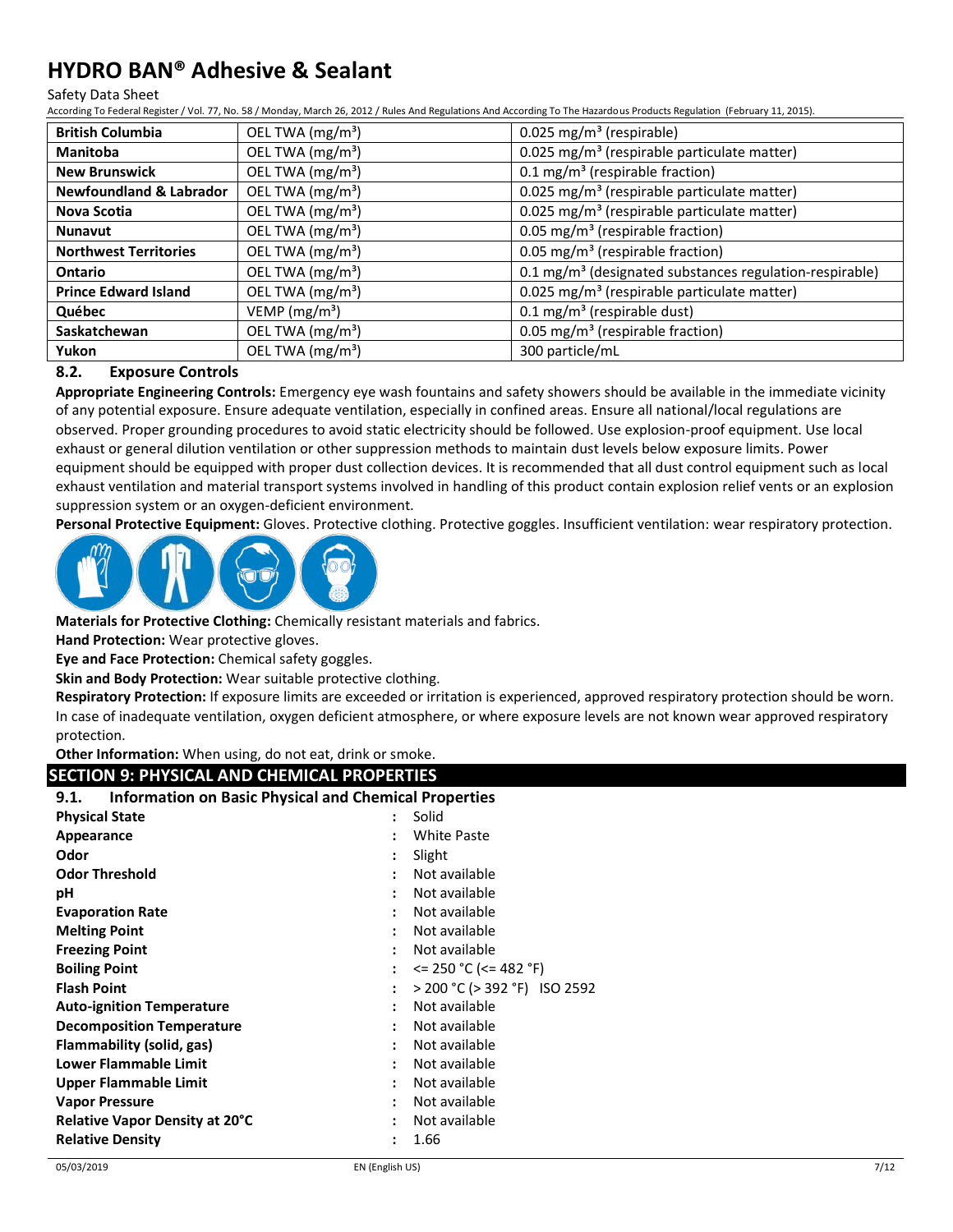Safety Data Sheet

According To Federal Register / Vol. 77, No. 58 / Monday, March 26, 2012 / Rules And Regulations And According To The Hazardous Products Regulation (February 11, 2015).

| <b>Specific Gravity</b>                       | : Not miscible i |
|-----------------------------------------------|------------------|
| Solubility                                    | : Not available  |
| <b>Partition Coefficient: N-Octanol/Water</b> | : Not available  |

- **Specific Gravity :** Not miscible in water **Not available**
- 
- 

**Viscosity :** Not available

### **SECTION 10: STABILITY AND REACTIVITY**

**10.1. Reactivity:** Hazardous reactions will not occur under normal conditions.

**10.2. Chemical Stability:** Stable under recommended handling and storage conditions (see section 7).

**10.3. Possibility of Hazardous Reactions:** Hazardous polymerization will not occur.

**10.4. Conditions to Avoid:** Direct sunlight, extremely high or low temperatures, and incompatible materials. Sparks, heat, open flame and other sources of ignition. Dust accumulation (to minimize explosion hazard).

**10.5. Incompatible Materials:** Strong acids, strong bases, strong oxidizers.

**10.6. Hazardous Decomposition Products:** Not expected to decompose under ambient conditions.

### **SECTION 11: TOXICOLOGICAL INFORMATION**

#### **11.1. Information on Toxicological Effects - Product**

**Acute Toxicity (Oral):** Not classified

**Acute Toxicity (Dermal):** Not classified

**Acute Toxicity (Inhalation):** Not classified

**LD50 and LC50 Data:** Not available

**Skin Corrosion/Irritation:** Not classified

**Eye Damage/Irritation:** Causes serious eye irritation.

**Respiratory or Skin Sensitization:** May cause an allergic skin reaction.

**Germ Cell Mutagenicity:** Not classified

**Carcinogenicity:** May cause cancer.

**Specific Target Organ Toxicity (Repeated Exposure):** Causes damage to organs through prolonged or repeated exposure.

**Reproductive Toxicity:** Not classified

**Specific Target Organ Toxicity (Single Exposure):** Not classified.

**Aspiration Hazard:** Not classified

**Symptoms/Injuries After Inhalation:** Dust may be harmful or cause irritation. Accelerated Silicosis can occur with exposure to high concentrations of respirable crystalline silica over a relatively short period; lung lesions can appear within five years of the initial exposure. The progression can be rapid. Accelerated silicosis is similar to chronic or ordinary silicosis, except that lung lesions appear earlier and the progression is more rapid.

Acute Silicosis can occur with exposures to very high concentrations of respirable crystalline silica over a very short time period, sometimes as short as a few months. The symptoms of acute silicosis include progressive shortness of breath, fever, cough and weight loss. Acute silicosis can be fatal.

**Symptoms/Injuries After Skin Contact:** May cause an allergic skin reaction.

**Symptoms/Injuries After Eye Contact:** Contact causes severe irritation with redness and swelling of the conjunctiva.

**Symptoms/Injuries After Ingestion:** Ingestion may cause adverse effects.

**Chronic Symptoms:** Causes damage to organs through prolonged or repeated exposure. May cause cancer by inhalation. Long term exposure to respirable crystalline silica results in a significant risk of developing silicosis and other non-malignant respiratory disease, lung cancer, kidney effects, and immune system effects. Repeated or prolonged exposure to titanium dioxide dust via inhalation is suspected of causing cancer of the respiratory tract.

### **11.2. Information on Toxicological Effects - Ingredient(s)**

**LD50 and LC50 Data:**

| Carbonic acid, calcium salt (1:1) (471-34-1) |                |
|----------------------------------------------|----------------|
| <b>LD50 Oral Rat</b>                         | 6450 mg/kg     |
| Stearic acid (57-11-4)                       |                |
| <b>LD50 Oral Rat</b>                         | $>$ 5000 mg/kg |
| <b>LD50 Dermal Rat</b>                       | $>$ 2000 mg/kg |
| Titanium dioxide (13463-67-7)                |                |
| LD50 Oral Rat                                | $>10000$ mg/kg |
| Silane, ethenyltrimethoxy- (2768-02-7)       |                |
| LD50 Oral Rat                                | 7340 µl/kg     |
|                                              |                |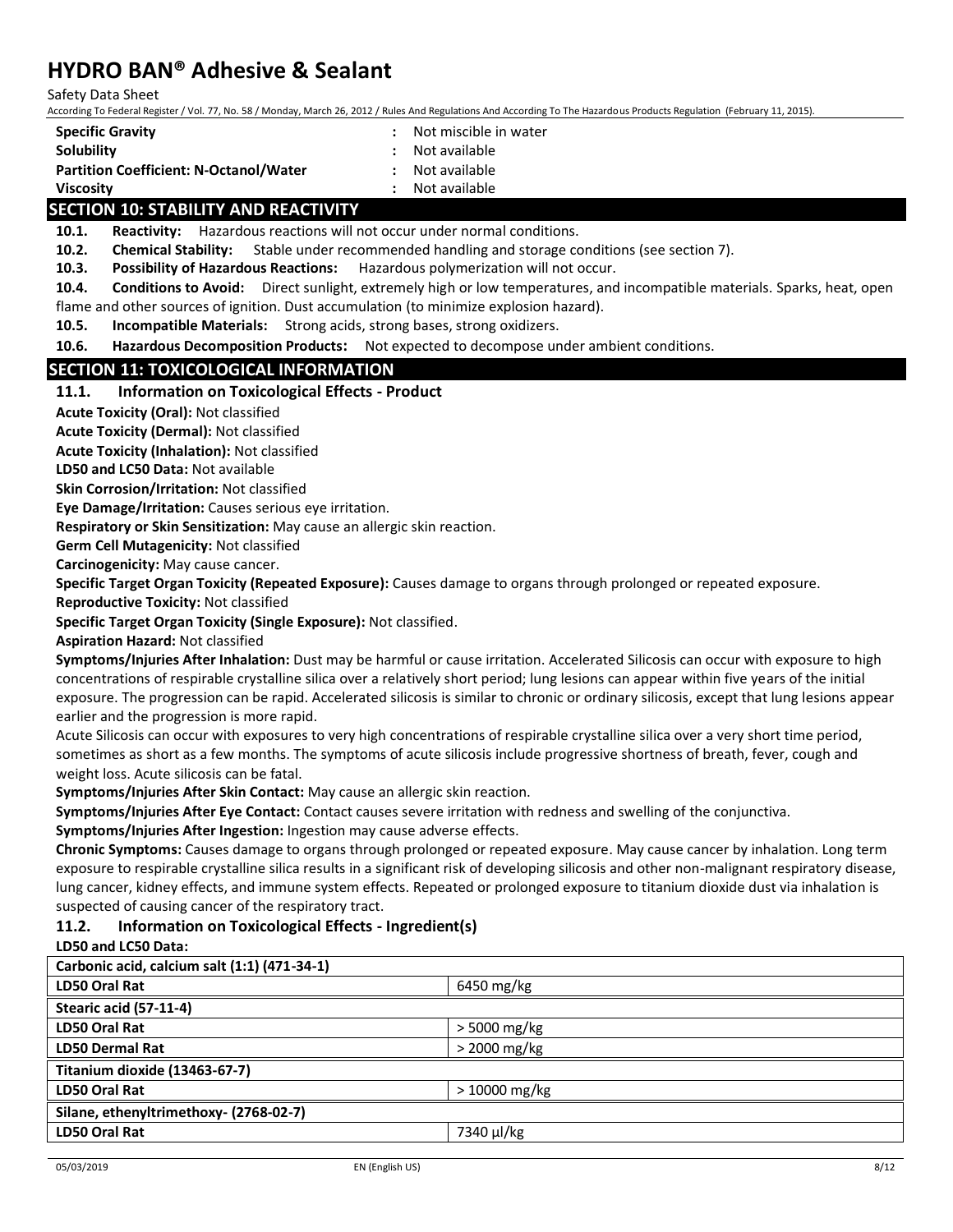Safety Data Sheet

According To Federal Register / Vol. 77, No. 58 / Monday, March 26, 2012 / Rules And Regulations And According To The Hazardous Products Regulation (February 11, 2015).

| <b>LC50 Inhalation Rat</b>                                                 |                      | 11 mg/l/4h                                                                     |  |
|----------------------------------------------------------------------------|----------------------|--------------------------------------------------------------------------------|--|
| <b>Methanol (67-56-1)</b>                                                  |                      |                                                                                |  |
| <b>LD50 Dermal Rabbit</b>                                                  |                      | 15840 mg/kg                                                                    |  |
| <b>LC50 Inhalation Rat</b>                                                 |                      | $3$ mg/l/4h                                                                    |  |
| <b>LC50 Inhalation Rat</b>                                                 |                      | 22500 ppm (Exposure time: 8 h)                                                 |  |
| ATE US/CA (oral)                                                           |                      | 100.00 mg/kg body weight                                                       |  |
| ATE US/CA (dermal)                                                         |                      | 300.00 mg/kg body weight                                                       |  |
| N-[3-(Trimethoxysilyl)propyl]-1,2-ethanediamine (1760-24-3)                |                      |                                                                                |  |
| <b>LD50 Oral Rat</b>                                                       |                      | 2413 mg/kg                                                                     |  |
| <b>LC50 Inhalation Rat</b>                                                 |                      | 1.49 - 2.44 mg/l/4h                                                            |  |
| <b>ATE US/CA (vapors)</b>                                                  |                      | 1.49 mg/l/4h                                                                   |  |
| ATE US/CA (dust, mist)                                                     |                      | 1.49 mg/l/4h                                                                   |  |
| Phenol, 2-(2H-benzotriazol-2-yl)-4,6-bis(1,1-dimethylpropyl)- (25973-55-1) |                      |                                                                                |  |
| <b>LD50 Oral Rat</b>                                                       |                      | > 2325 mg/kg                                                                   |  |
| Quartz (14808-60-7)                                                        |                      |                                                                                |  |
| <b>LD50 Oral Rat</b>                                                       |                      | > 5000 mg/kg                                                                   |  |
| <b>LD50 Dermal Rat</b>                                                     |                      | > 5000 mg/kg                                                                   |  |
| Titanium dioxide (13463-67-7)                                              |                      |                                                                                |  |
| <b>IARC Group</b>                                                          |                      | 2B                                                                             |  |
| <b>OSHA Hazard Communication Carcinogen List</b>                           |                      | In OSHA Hazard Communication Carcinogen list.                                  |  |
| Quartz (14808-60-7)                                                        |                      |                                                                                |  |
| <b>IARC Group</b>                                                          |                      | $\mathbf{1}$                                                                   |  |
| <b>National Toxicology Program (NTP) Status</b>                            |                      | Known Human Carcinogens.                                                       |  |
| <b>OSHA Hazard Communication Carcinogen List</b>                           |                      | In OSHA Hazard Communication Carcinogen list.                                  |  |
|                                                                            |                      |                                                                                |  |
| <b>SECTION 12: ECOLOGICAL INFORMATION</b>                                  |                      |                                                                                |  |
| 12.1.<br><b>Toxicity</b>                                                   |                      |                                                                                |  |
| Ecology - General: Not classified.                                         |                      |                                                                                |  |
| Silane, ethenyltrimethoxy- (2768-02-7)                                     |                      |                                                                                |  |
| EC50 Daphnia 1                                                             | 168.7 mg/l           |                                                                                |  |
| <b>NOEC Chronic Algae</b>                                                  | $10$ mg/l            |                                                                                |  |
| <b>Methanol (67-56-1)</b>                                                  |                      |                                                                                |  |
| LC50 Fish 1                                                                |                      | 28200 mg/l (Exposure time: 96 h - Species: Pimephales promelas [flow-through]) |  |
| EC50 Daphnia 1                                                             | 1340 mg/l            |                                                                                |  |
| LC50 Fish 2                                                                |                      | > 100 mg/l (Exposure time: 96 h - Species: Pimephales promelas [static])       |  |
| <b>Persistence and Degradability</b><br>12.2.                              |                      |                                                                                |  |
| <b>HYDRO BAN® Adhesive &amp; Sealant</b>                                   |                      |                                                                                |  |
| <b>Persistence and Degradability</b>                                       | Not established.     |                                                                                |  |
| 12.3.<br><b>Bioaccumulative Potential</b>                                  |                      |                                                                                |  |
| <b>HYDRO BAN® Adhesive &amp; Sealant</b>                                   |                      |                                                                                |  |
| <b>Bioaccumulative Potential</b>                                           | Not established.     |                                                                                |  |
| Carbonic acid, calcium salt (1:1) (471-34-1)                               |                      |                                                                                |  |
| <b>BCF Fish 1</b>                                                          | (no bioaccumulation) |                                                                                |  |
| <b>Methanol (67-56-1)</b>                                                  |                      |                                                                                |  |
| <b>BCF Fish 1</b>                                                          | < 10                 |                                                                                |  |
| Log Pow                                                                    | $-0.77$              |                                                                                |  |
| 12.4.<br><b>Mobility in Soil</b>                                           |                      |                                                                                |  |
| Stearic acid (57-11-4)                                                     |                      |                                                                                |  |
| Log Koc                                                                    | 51.05                |                                                                                |  |
| <b>Other Adverse Effects</b><br>12.5.                                      |                      |                                                                                |  |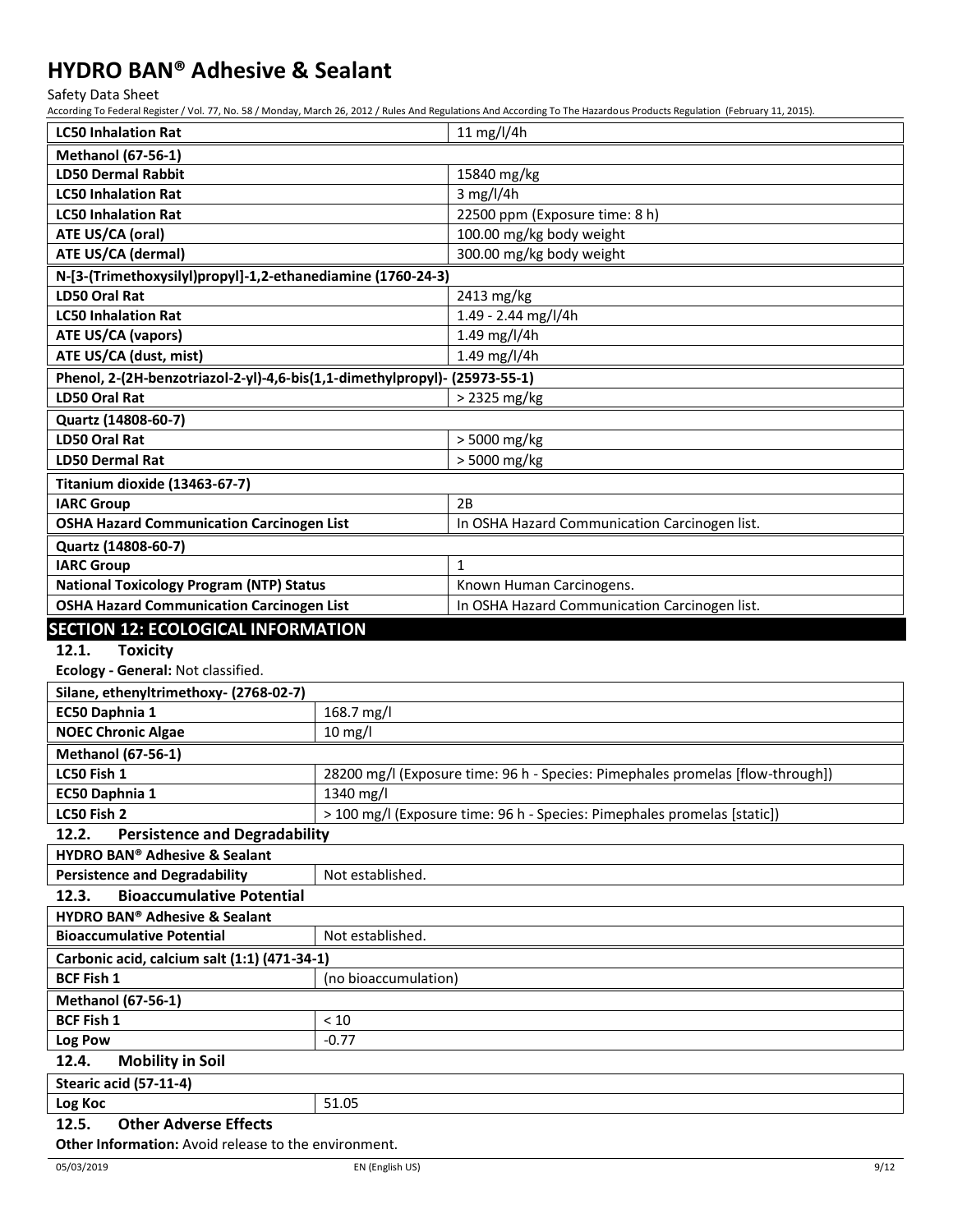Safety Data Sheet

According To Federal Register / Vol. 77, No. 58 / Monday, March 26, 2012 / Rules And Regulations And According To The Hazardous Products Regulation (February 11, 2015).

#### **SECTION 13: DISPOSAL CONSIDERATIONS**

#### **13.1. Waste treatment methods**

**Waste Disposal Recommendations:** Dispose of contents/container in accordance with local, regional, national, territorial, provincial, and international regulations.

**Ecology - Waste Materials:** Avoid release to the environment.

#### **SECTION 14: TRANSPORT INFORMATION**

The shipping description(s) stated herein were prepared in accordance with certain assumptions at the time the SDS was authored, and can vary based on a number of variables that may or may not have been known at the time the SDS was issued.

- **14.1. In Accordance with DOT** Not regulated for transport
- **14.2. In Accordance with IMDG** Not regulated for transport
- 14.3. **In Accordance with IATA** Not regulated for transport
- 14.4. In Accordance with TDG Not regulated for transport

### **SECTION 15: REGULATORY INFORMATION**

#### **15.1. US Federal Regulations**

**HYDRO BAN® Adhesive & Sealant**

| <b>SARA Section 311/312 Hazard Classes</b>               | Health hazard - Carcinogenicity                                              |
|----------------------------------------------------------|------------------------------------------------------------------------------|
|                                                          | Health hazard - Specific target organ toxicity (single or repeated exposure) |
|                                                          | Health hazard - Respiratory or skin sensitization                            |
|                                                          | Health hazard - Serious eye damage or eye irritation                         |
|                                                          | Physical hazard - Combustible dust                                           |
| $Coshonic solid, colid, and c)$ $(1.1)$ $(1.71, 2.1, 1)$ |                                                                              |

**Carbonic acid, calcium salt (1:1) (471-34-1)** Listed on the United States TSCA (Toxic Substances Control Act) inventory

**Limestone (1317-65-3)**

Listed on the United States TSCA (Toxic Substances Control Act) inventory **Stearic acid (57-11-4)**

Listed on the United States TSCA (Toxic Substances Control Act) inventory

**Titanium dioxide (13463-67-7)**

Listed on the United States TSCA (Toxic Substances Control Act) inventory

**Silane, ethenyltrimethoxy- (2768-02-7)**

Listed on the United States TSCA (Toxic Substances Control Act) inventory

#### **Methanol (67-56-1)**

Listed on the United States TSCA (Toxic Substances Control Act) inventory Subject to reporting requirements of United States SARA Section 313

#### **CERCLA RQ** 5000 lb

**SARA Section 313 - Emission Reporting 1 % and 1 % and 1 % and 1 % and 1 % and 1 % and 1 % and 1 % and 1 % and 1 % and 1 % and 1 % and 1 % and 1 % and 1 % and 1 % and 1 % and 1 % and 1 % and 1 % and 1 % and 1 % and 1 % and** 

**N-[3-(Trimethoxysilyl)propyl]-1,2-ethanediamine (1760-24-3)** Listed on the United States TSCA (Toxic Substances Control Act) inventory

**Phenol, 2-(2H-benzotriazol-2-yl)-4,6-bis(1,1-dimethylpropyl)- (25973-55-1)** Listed on the United States TSCA (Toxic Substances Control Act) inventory

#### **Quartz (14808-60-7)**

Listed on the United States TSCA (Toxic Substances Control Act) inventory

#### **15.2. US State Regulations**

#### **California Proposition 65**

**WARNING:** This product can expose you to Titanium dioxide, which is known to the State of California to cause cancer, and 1,2-Benzenedicarboxylic acid, di-C9-11-branched alkyl esters, C10-rich, which is known to the State of California to cause birth defects or other reproductive harm. For more information go to www.P65Warnings.ca.gov.

| <b>Chemical Name (CAS No.)</b> | Carcinogenicity | <b>Developmental</b><br><b>Toxicity</b> | <b>Female Reproductive</b><br>Toxicitv | <b>Male Reproductive</b><br>Toxicity |
|--------------------------------|-----------------|-----------------------------------------|----------------------------------------|--------------------------------------|
| Titanium dioxide (13463-67-7)  |                 |                                         |                                        |                                      |
| Methanol (67-56-1)             |                 |                                         |                                        |                                      |

 $\sqrt{N}$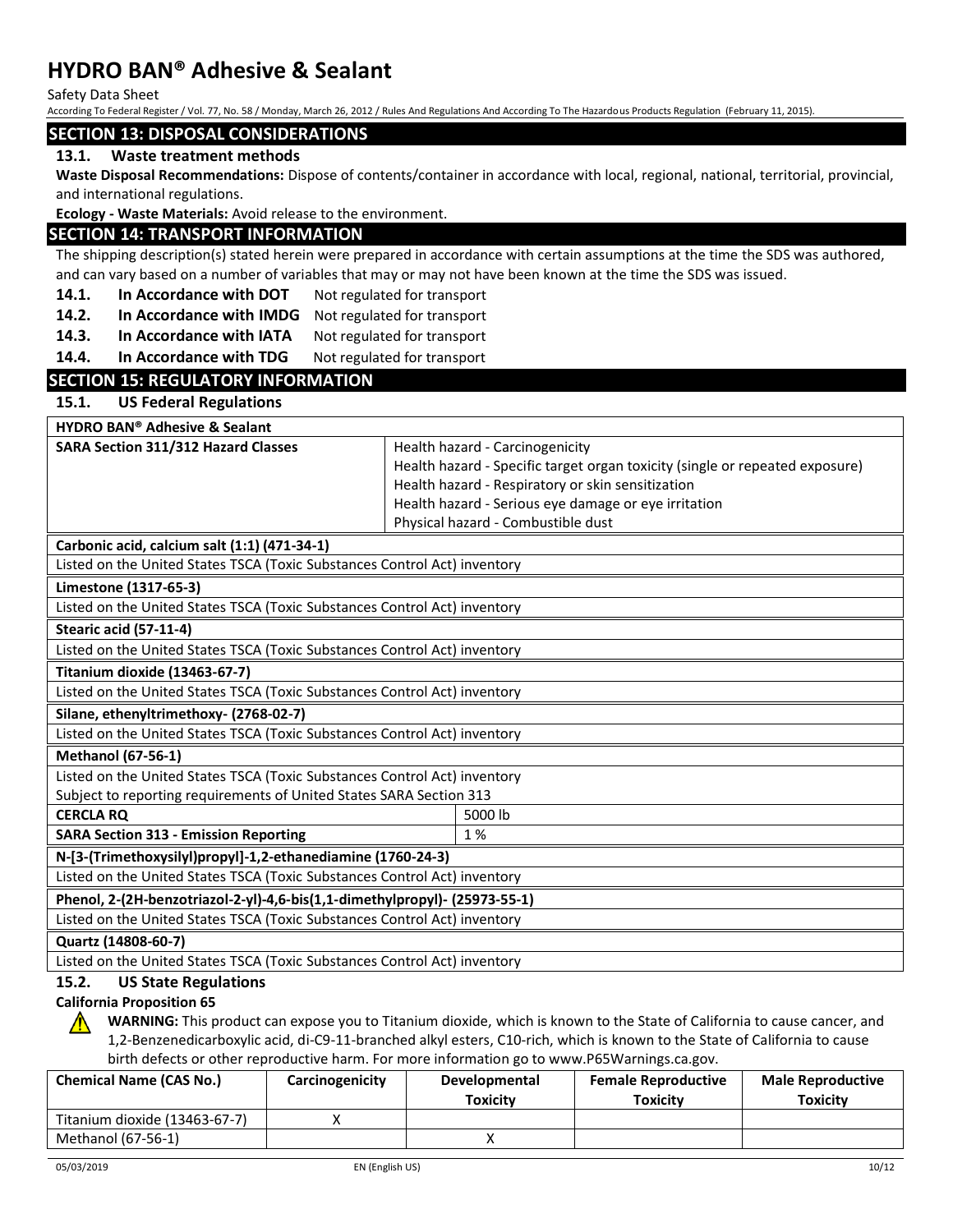Safety Data Sheet

According To Federal Register / Vol. 77, No. 58 / Monday, March 26, 2012 / Rules And Regulations And According To The Hazardous Products Regulation (February 11, 2015).

|                                                             | Quartz (14808-60-7)                                                           | X            |                                                                                  |  |  |  |
|-------------------------------------------------------------|-------------------------------------------------------------------------------|--------------|----------------------------------------------------------------------------------|--|--|--|
|                                                             | Limestone (1317-65-3)                                                         |              |                                                                                  |  |  |  |
| U.S. - Massachusetts - Right To Know List                   |                                                                               |              |                                                                                  |  |  |  |
| U.S. - New Jersey - Right to Know Hazardous Substance List  |                                                                               |              |                                                                                  |  |  |  |
| U.S. - Pennsylvania - RTK (Right to Know) List              |                                                                               |              |                                                                                  |  |  |  |
|                                                             | Titanium dioxide (13463-67-7)                                                 |              |                                                                                  |  |  |  |
|                                                             | U.S. - Massachusetts - Right To Know List                                     |              |                                                                                  |  |  |  |
|                                                             | U.S. - New Jersey - Right to Know Hazardous Substance List                    |              |                                                                                  |  |  |  |
|                                                             | U.S. - Pennsylvania - RTK (Right to Know) List                                |              |                                                                                  |  |  |  |
|                                                             | <b>Methanol (67-56-1)</b>                                                     |              |                                                                                  |  |  |  |
|                                                             | U.S. - Massachusetts - Right To Know List                                     |              |                                                                                  |  |  |  |
|                                                             | U.S. - New Jersey - Right to Know Hazardous Substance List                    |              |                                                                                  |  |  |  |
|                                                             | U.S. - Pennsylvania - RTK (Right to Know) - Environmental Hazard List         |              |                                                                                  |  |  |  |
|                                                             | U.S. - Pennsylvania - RTK (Right to Know) List                                |              |                                                                                  |  |  |  |
|                                                             | Quartz (14808-60-7)                                                           |              |                                                                                  |  |  |  |
|                                                             | U.S. - Massachusetts - Right To Know List                                     |              |                                                                                  |  |  |  |
| U.S. - New Jersey - Right to Know Hazardous Substance List  |                                                                               |              |                                                                                  |  |  |  |
|                                                             | U.S. - Pennsylvania - RTK (Right to Know) List                                |              |                                                                                  |  |  |  |
| 15.3.                                                       | <b>Canadian Regulations</b>                                                   |              |                                                                                  |  |  |  |
|                                                             | Carbonic acid, calcium salt (1:1) (471-34-1)                                  |              |                                                                                  |  |  |  |
|                                                             | Listed on the Canadian DSL (Domestic Substances List)                         |              |                                                                                  |  |  |  |
|                                                             | Limestone (1317-65-3)                                                         |              |                                                                                  |  |  |  |
|                                                             | Listed on the Canadian NDSL (Non-Domestic Substances List)                    |              |                                                                                  |  |  |  |
|                                                             | Stearic acid (57-11-4)                                                        |              |                                                                                  |  |  |  |
|                                                             | Listed on the Canadian DSL (Domestic Substances List)                         |              |                                                                                  |  |  |  |
| Titanium dioxide (13463-67-7)                               |                                                                               |              |                                                                                  |  |  |  |
|                                                             | Listed on the Canadian DSL (Domestic Substances List)                         |              |                                                                                  |  |  |  |
|                                                             | Silane, ethenyltrimethoxy- (2768-02-7)                                        |              |                                                                                  |  |  |  |
|                                                             | Listed on the Canadian DSL (Domestic Substances List)                         |              |                                                                                  |  |  |  |
|                                                             | <b>Methanol (67-56-1)</b>                                                     |              |                                                                                  |  |  |  |
| Listed on the Canadian DSL (Domestic Substances List)       |                                                                               |              |                                                                                  |  |  |  |
| N-[3-(Trimethoxysilyl)propyl]-1,2-ethanediamine (1760-24-3) |                                                                               |              |                                                                                  |  |  |  |
|                                                             | Listed on the Canadian DSL (Domestic Substances List)                         |              |                                                                                  |  |  |  |
|                                                             | Phenol, 2-(2H-benzotriazol-2-yl)-4,6-bis(1,1-dimethylpropyl)- (25973-55-1)    |              |                                                                                  |  |  |  |
| Listed on the Canadian DSL (Domestic Substances List)       |                                                                               |              |                                                                                  |  |  |  |
|                                                             | Quartz (14808-60-7)                                                           |              |                                                                                  |  |  |  |
|                                                             | Listed on the Canadian DSL (Domestic Substances List)                         |              |                                                                                  |  |  |  |
|                                                             | SECTION 16: OTHER INFORMATION, INCLUDING DATE OF PREPARATION OR LAST REVISION |              |                                                                                  |  |  |  |
|                                                             | Date of Preparation or Latest Revision                                        | : 05/03/2019 |                                                                                  |  |  |  |
|                                                             | <b>Other Information</b>                                                      |              | : This document has been prepared in accordance with the SDS requirements of the |  |  |  |
|                                                             |                                                                               |              | OSHA Hazard Communication Standard 29 CFR 1910.1200 and Canada's Hazardous       |  |  |  |
|                                                             |                                                                               |              | Products Regulations (HPR) SOR/2015-17.                                          |  |  |  |
|                                                             | <b>GHS Full Text Phrases:</b>                                                 |              |                                                                                  |  |  |  |
|                                                             | Acute Tox. 3 (Dermal)                                                         |              | Acute toxicity (dermal) Category 3                                               |  |  |  |
|                                                             | Acute Tox. 3 (Inhalation: vapor)                                              |              | Acute toxicity (inhalation: vapor) Category 3                                    |  |  |  |
|                                                             | Acute Tox. 3 (Oral)                                                           |              | Acute toxicity (oral) Category 3                                                 |  |  |  |
|                                                             | Acute Tox. 4 (Inhalation:dust, mist)                                          |              | Acute toxicity (inhalation:dust, mist) Category 4                                |  |  |  |

Aquatic Chronic 4 | Hazardous to the aquatic environment - Chronic Hazard Category 4

Acute Tox. 4 (Inhalation:vapor) | Acute toxicity (inhalation:vapor) Category 4